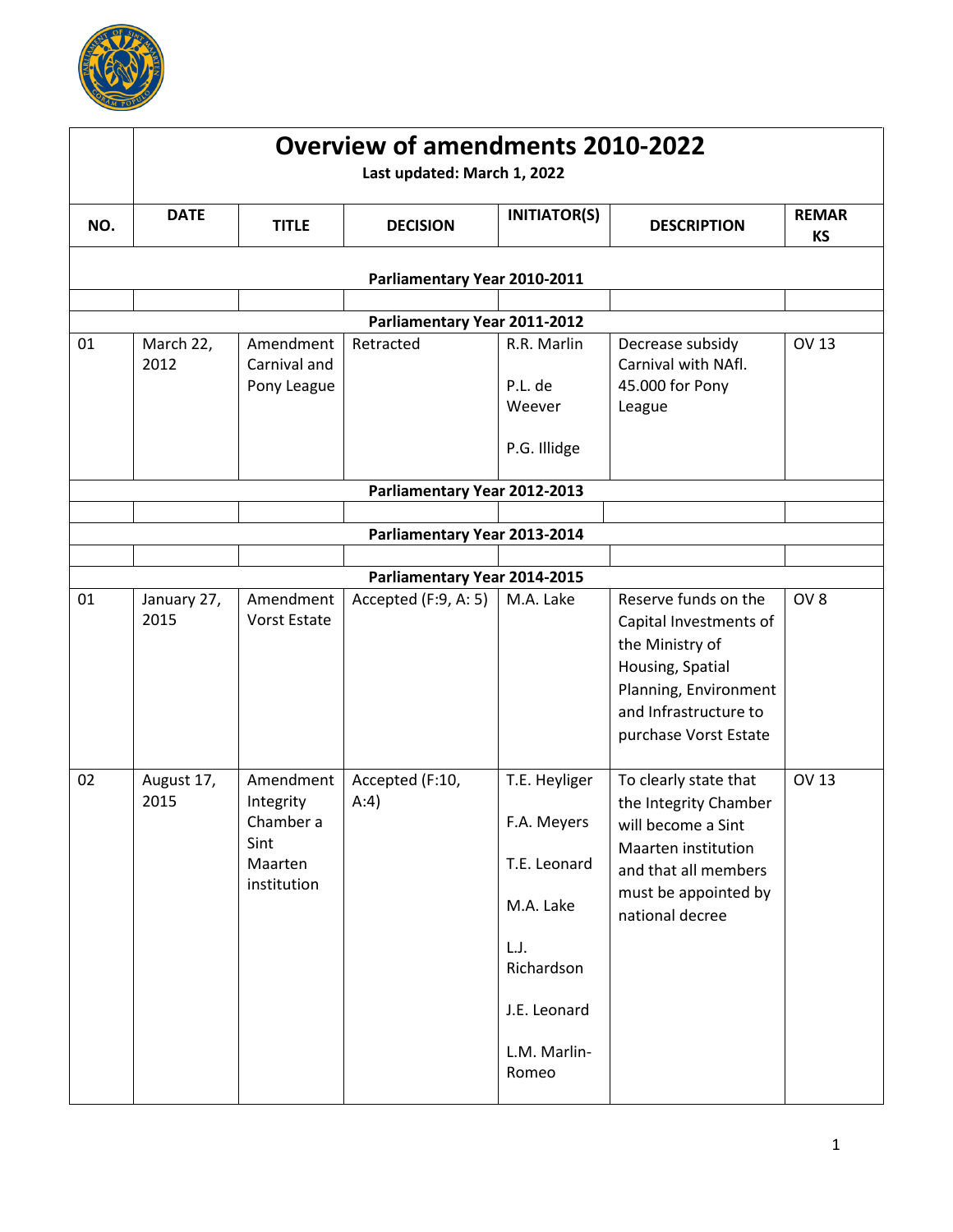|    |           |               |                              | V.H.C. de    |                              |                 |
|----|-----------|---------------|------------------------------|--------------|------------------------------|-----------------|
|    |           |               |                              | Weever       |                              |                 |
|    |           |               |                              |              |                              |                 |
|    |           |               |                              | F.G.         |                              |                 |
|    |           |               |                              | Richardson   |                              |                 |
|    |           |               | Parliamentary Year 2015-2016 |              |                              |                 |
| 01 | March 10, | Amendment     | Retracted                    | L.M. Marlin- | <b>Reallocation of funds</b> | <b>OV 16</b>    |
|    | 2016      | Neonatal      |                              | Romeo        | within Ministry VSA          |                 |
|    |           | Screening     |                              |              | for Neonatal                 |                 |
|    |           | and           |                              |              | Screening and                |                 |
|    |           | Outbreak      |                              |              | <b>Outbreak Prevention</b>   |                 |
|    |           | Prevention    |                              |              |                              |                 |
|    |           |               |                              |              |                              |                 |
| 02 | March 10, | Amendment     | Retracted                    | L.M. Marlin- | <b>Reallocation of funds</b> | <b>OV 16</b>    |
|    | 2016      | <b>VKS</b>    |                              | Romeo        | within Ministry AZ for       |                 |
|    |           |               |                              |              | <b>VKS</b>                   |                 |
| 03 | March 10, | Amendment     | Retracted                    | L.M. Marlin- | <b>Reallocation of funds</b> | <b>OV 16</b>    |
|    | 2016      | Police        |                              | Romeo        | within Ministry JUS for      |                 |
|    |           |               |                              |              | Police                       |                 |
|    |           |               |                              |              |                              |                 |
| 04 | March 10, | Amendment     | Retracted                    | L.M. Marlin- | <b>Reallocation of funds</b> | <b>OV 16</b>    |
|    | 2016      | marketing     |                              | Romeo        | within Ministry TEATT        |                 |
|    |           | Sint          |                              |              | for marketing Sint           |                 |
|    |           | Maarten       |                              |              | Maarten                      |                 |
|    |           |               |                              |              |                              |                 |
| 05 | March 10, | Amendment     | Retracted                    | L.M. Marlin- | <b>Reallocation of funds</b> | <b>OV 16</b>    |
|    | 2016      | funeral cost  |                              | Romeo        | within Ministry FIN for      |                 |
|    |           |               |                              |              | funeral costs                |                 |
|    |           |               |                              |              |                              |                 |
|    |           |               | Parliamentary Year 2016-2017 |              |                              |                 |
|    |           |               | Parliamentary Year 2017-2018 |              |                              |                 |
| 01 | December  | Amendment     | Replaced by                  | S.A. Wescot- | Changes to some              | OV <sub>7</sub> |
|    | 5,2017    | changes to    | modified                     | Williams     | provisions in National       |                 |
|    |           | some          | amendment                    |              | Ordinance amending           |                 |
|    |           | provisions in |                              |              | the Civil Code and           |                 |
|    |           | National      |                              |              | some other national          |                 |
|    |           | Ordinance     |                              |              | ordinances in                |                 |
|    |           | amending      |                              |              | connection with the          |                 |
|    |           | the Civil     |                              |              | replacement of the           |                 |
|    |           | Code and      |                              |              | seventh Title A of           |                 |
|    |           | some other    |                              |              | Book 7A with a new           |                 |
|    |           | national      |                              |              | title 10 of Book 7           |                 |
|    |           | ordinances    |                              |              | regulations for              |                 |
|    |           | in            |                              |              | employment contracts         |                 |
|    |           | connection    |                              |              |                              |                 |
|    |           |               |                              |              |                              |                 |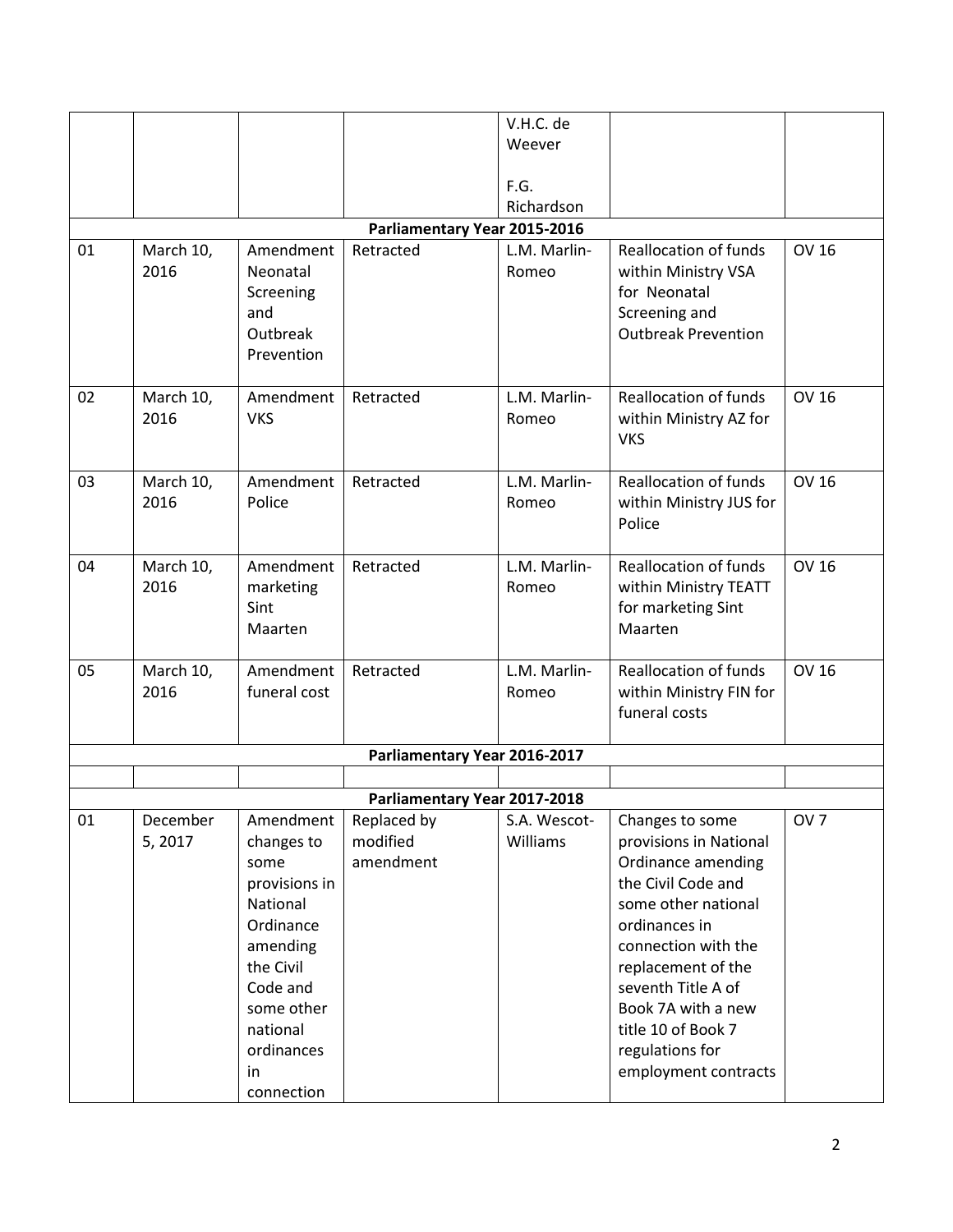|    |                    | with the<br>replacemen<br>t of the<br>seventh<br>Title A of<br>Book 7A<br>with a new<br>title 10 of<br>Book 7<br>regulations<br>for<br>employmen<br>t contracts |                                         |                                 |                                                                                                                                                                                                                                                                                |                 |
|----|--------------------|-----------------------------------------------------------------------------------------------------------------------------------------------------------------|-----------------------------------------|---------------------------------|--------------------------------------------------------------------------------------------------------------------------------------------------------------------------------------------------------------------------------------------------------------------------------|-----------------|
| 02 | December<br>5,2017 | Amendment<br>extension<br>maternity<br>leave and<br>introduction<br>paternity<br>leave                                                                          | Replaced by<br>modified<br>amendment    | T.E. Leonard                    | <b>Extension maternity</b><br>leave and introduction<br>paternity leave                                                                                                                                                                                                        | OV <sub>7</sub> |
|    |                    |                                                                                                                                                                 | Parliamentary Year 2018-2019            |                                 |                                                                                                                                                                                                                                                                                |                 |
| 01 | May 8, 2019        | Amendment<br>Financial<br>Intelligence<br>Unit                                                                                                                  | Accepted (F:12, A:<br>$\left( 0\right)$ | F.A. Meyers                     | Changes to draft<br>National Ordinance on<br><b>Financial Intelligence</b><br>Unit with regards to<br>minimum norms for<br>the combatting of<br>money laundering and<br>terrorism financing<br>and the legal form of<br>the financial<br>intelligence unit on<br>Sint Maarten. | <b>OV 27</b>    |
| 02 | May 8, 2019        | Amendment<br>definition of<br>PEP and<br><b>FATF</b><br>minimum<br>norms                                                                                        | Retracted                               | F.G.<br>Richardson<br>R. Brison | Changes to the draft<br><b>National Ordinance</b><br>combatting money<br>laundering and<br>terrorism financing<br>with regards to the<br>definition of a PEP,<br>the minimum norms<br>of the FATF and the<br>unnecessary privileges<br>given to the<br>responsible Minister.   | <b>OV 27</b>    |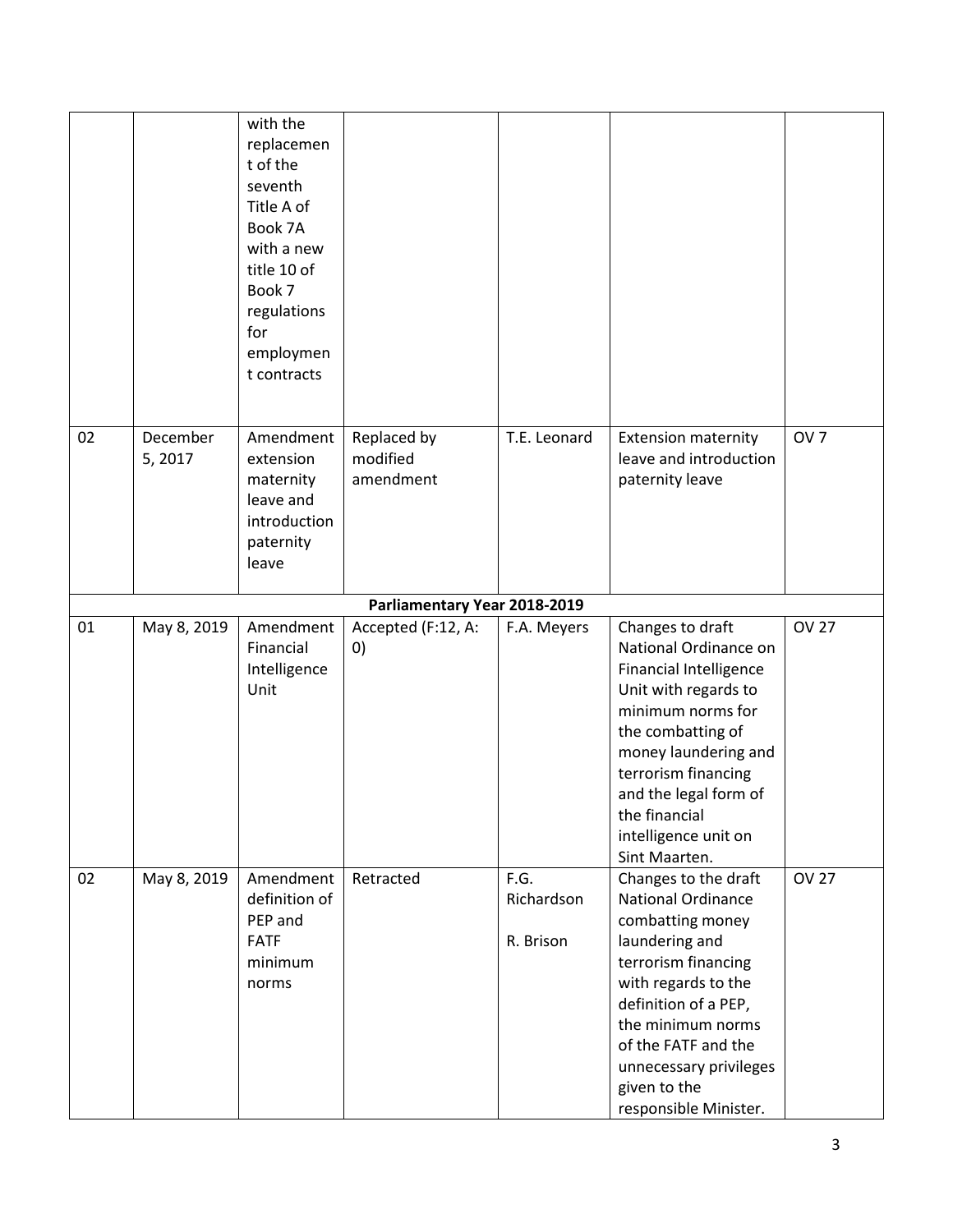| 03 | May 10,      | Amendment     | Retracted           | F.G.         | Changes to the draft         | <b>OV 27</b> |
|----|--------------|---------------|---------------------|--------------|------------------------------|--------------|
|    | 2019         | definition of |                     | Richardson   | <b>National Ordinance</b>    |              |
|    |              | PEP and       |                     |              | combatting money             |              |
|    |              | <b>FATF</b>   |                     | R. Brison    | laundering and               |              |
|    |              | minimum       |                     |              | terrorism financing          |              |
|    |              | norms         |                     |              | with regards to the          |              |
|    |              |               |                     |              | definition of a PEP,         |              |
|    |              |               |                     |              | the minimum norms            |              |
|    |              |               |                     |              | of the FAFT and the          |              |
|    |              |               |                     |              | unnecessary privileges       |              |
|    |              |               |                     |              | given to the                 |              |
|    |              |               |                     |              | responsible Minister.        |              |
| 04 | June 24,     | Amendment     | Accepted (F:8, A:6) | T.E. Leonard | <b>Reallocation of funds</b> | <b>OV 28</b> |
|    | 2019         | pilot         |                     |              | from Ministry FIN to         |              |
|    |              | breakfast     |                     |              | Ministry ECYS for pilot      |              |
|    |              | program       |                     |              | breakfast program in         |              |
|    |              | Public        |                     |              | Public schools in the        |              |
|    |              | schools       |                     |              | first half of the 2019-      |              |
|    |              |               |                     |              | 2020 school year.            |              |
| 05 | July 9, 2019 | Modified      | Accepted (F:9, A:3) | S.A. Wescot- | Changes to some              | OV 7,        |
|    |              | amendment     |                     | Williams     | provisions in National       | Parliament   |
|    |              | changes to    |                     |              | Ordinance amending           | ary year     |
|    |              | some          |                     |              | the Civil Code and           | 2017-2018    |
|    |              | provisions in |                     |              | some other national          |              |
|    |              | National      |                     |              | ordinances in                |              |
|    |              | Ordinance     |                     |              | connection with the          |              |
|    |              | amending      |                     |              | replacement of the           |              |
|    |              | the Civil     |                     |              | seventh Title A of           |              |
|    |              | Code and      |                     |              | Book 7A with a new           |              |
|    |              | some other    |                     |              | title 10 of Book 7           |              |
|    |              | national      |                     |              | regulations for              |              |
|    |              | ordinances    |                     |              | employment contracts         |              |
|    |              | in            |                     |              |                              |              |
|    |              | connection    |                     |              |                              |              |
|    |              | with the      |                     |              |                              |              |
|    |              | replacemen    |                     |              |                              |              |
|    |              | t of the      |                     |              |                              |              |
|    |              | seventh       |                     |              |                              |              |
|    |              | Title A of    |                     |              |                              |              |
|    |              | Book 7A       |                     |              |                              |              |
|    |              | with a new    |                     |              |                              |              |
|    |              | title 10 of   |                     |              |                              |              |
|    |              | Book 7        |                     |              |                              |              |
|    |              | regulations   |                     |              |                              |              |
|    |              | for           |                     |              |                              |              |
|    |              | employmen     |                     |              |                              |              |
|    |              | t contracts   |                     |              |                              |              |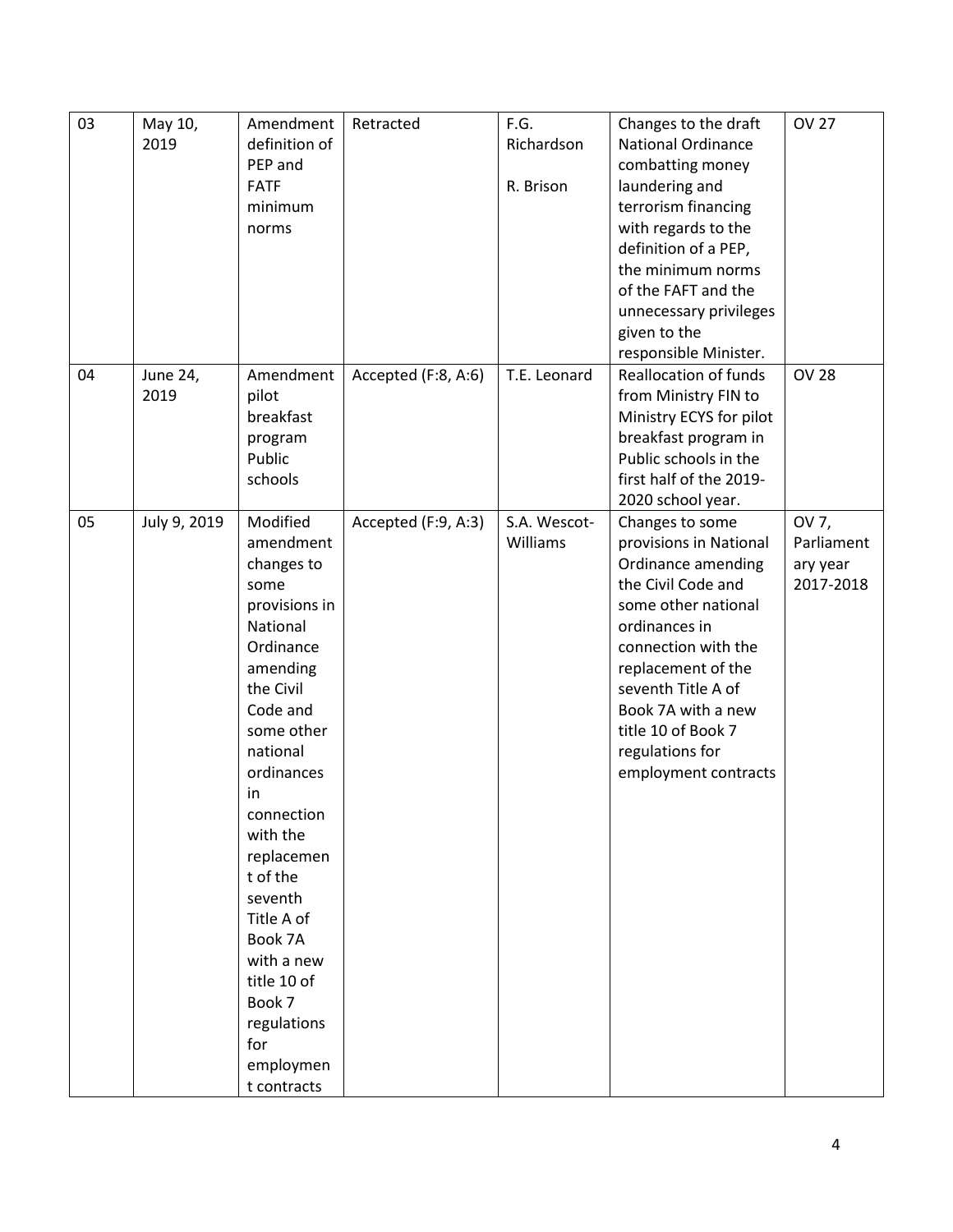| 06 | August 22,<br>2019  | Modified<br>amendment<br>extension<br>maternity<br>leave and<br>introduction<br>paternity<br>leave             | Accepted (F:12,<br>A:0)      | T.E. Leonard             | <b>Extension maternity</b><br>leave and introduction<br>paternity leave                                                                                                                                        | OV 7,<br>Parliament<br>ary year<br>2017-2018 |
|----|---------------------|----------------------------------------------------------------------------------------------------------------|------------------------------|--------------------------|----------------------------------------------------------------------------------------------------------------------------------------------------------------------------------------------------------------|----------------------------------------------|
|    |                     |                                                                                                                | Parliamentary Year 2019-2020 |                          |                                                                                                                                                                                                                |                                              |
| 01 | October 10,<br>2019 | Amendment<br>further<br>defining<br>terrorism,<br>acts of<br>terrorism<br>and the<br>financing of<br>terrorism | Retracted                    | R. Brison                | Further defining of<br>terrorism to ensure<br>that it is clear within<br>the judicial section<br>what a terrorist act is,<br>and in connection<br>therewith, the<br>financing of terrorism.                    | OV <sub>2</sub>                              |
| 02 | October 10,<br>2019 | Amendment<br>to only<br>comply with<br><b>FATF</b><br>recommend<br>ations                                      | Retracted                    | R. Brison                | This amendment<br>causes that only<br>articles 1, 96, 119 to<br>177, 555 to 567, 579,<br>604, 612, 652 to 658<br>will be enforced and<br>ensures that Sint<br>Maarten complies<br>with FATF<br>recommendations | OV <sub>2</sub>                              |
| 03 | October 11,<br>2019 | Amendment<br>further<br>defining<br>terrorism,<br>acts of<br>terrorism<br>and the<br>financing of<br>terrorism | Retracted                    | R. Brison                | Further defining of<br>terrorism to ensure<br>that it is clear within<br>the judicial section<br>what a terrorist act is,<br>and in connection<br>therewith, the<br>financing of terrorism.                    | OV <sub>2</sub>                              |
| 04 | October 11,<br>2019 | Amendment<br>establishing<br>that entry<br>into force<br>can be<br>different<br>per article<br>or subject      | Meeting adjourned            | S.A. Wescot-<br>Williams | While the<br>introduction- and<br>transitional law is<br>regulated by the entry<br>into force by national<br>ordinance of the Penal<br>Procedure Code, it<br>must also be possible<br>to determine the         | OV <sub>2</sub>                              |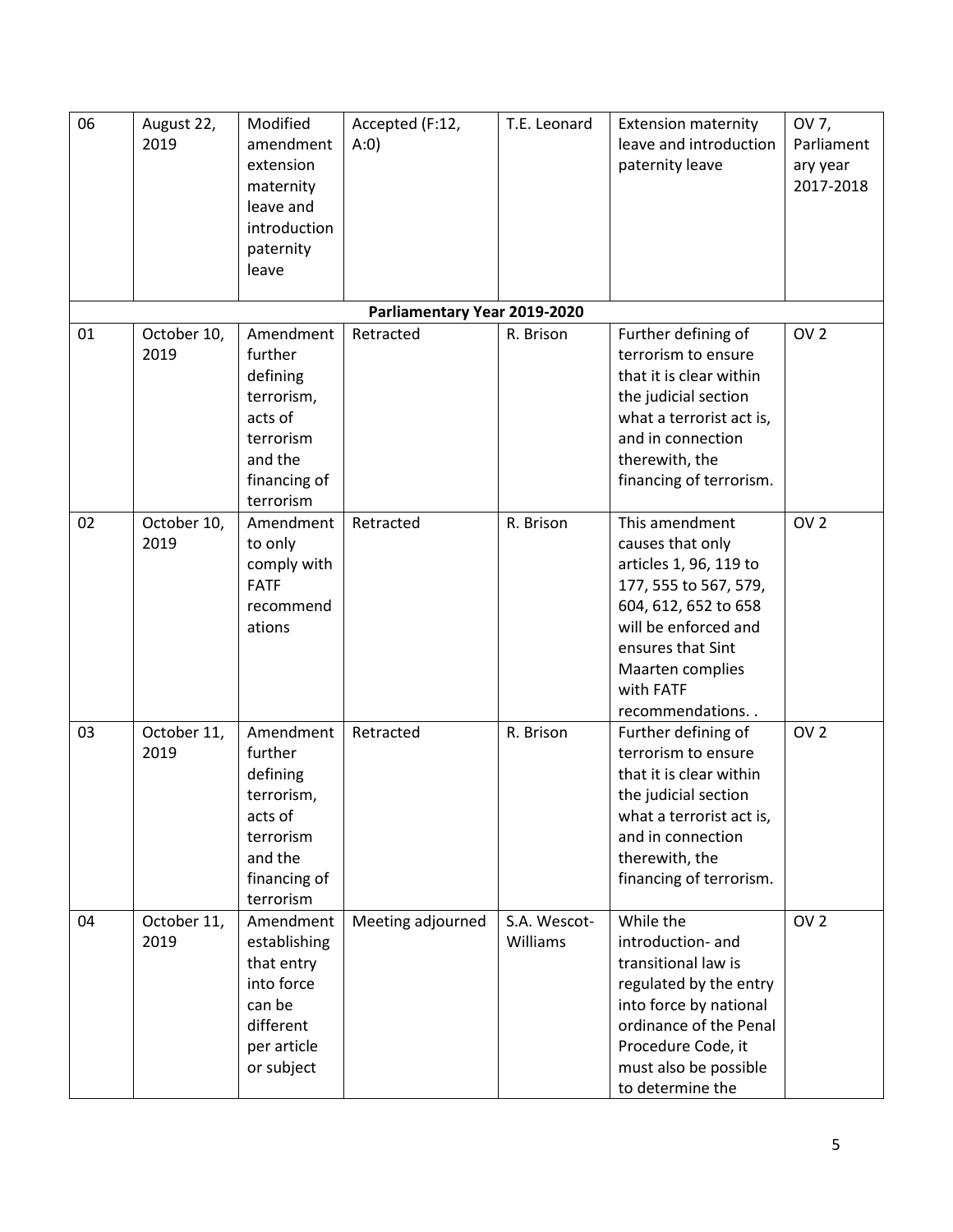|    |                    |                                                                                                                                                                                     |                         |                                | entry into force<br>differently for each<br>article or subject.                                                                                                                                                                                                                                                                                                                              |                                              |
|----|--------------------|-------------------------------------------------------------------------------------------------------------------------------------------------------------------------------------|-------------------------|--------------------------------|----------------------------------------------------------------------------------------------------------------------------------------------------------------------------------------------------------------------------------------------------------------------------------------------------------------------------------------------------------------------------------------------|----------------------------------------------|
| 05 | November<br>6,2019 | Amendment<br>to limit the<br>change to<br>only CRS, to<br>protect the<br>privacy<br>rights of<br>citizens and<br>to<br>determine<br>the financial<br>consequenc<br>es every<br>year | Retracted               | R. Brison                      | This amendment aims<br>to amend the draft<br>ordinance so that the<br>provisions of article 61<br>apply only to comply<br>with the CRS, to<br>ensure that the rights<br>of citizens under the<br><b>National Ordinance</b><br>Data Protection are<br>not infringed, and to<br>ensure that<br>Parliament is aware of<br>the financial<br>implications of<br>maintaining the CRS<br>each year. | OV 6,<br>Parliament<br>ary year<br>2018-2019 |
| 06 | March 18,<br>2020  | Amendment<br>to involve<br>the<br>Parliament<br>in future<br>measures<br>and protect<br>the privacy<br>of persons                                                                   | Accepted (F:13,<br>A:0) | R. Brison                      | The aim of this<br>amendment is to<br>ensure that<br>Parliament is involved<br>in future mandates or<br>measures arising form<br>the implementation of<br>the CRS and that the<br>rights of citizens<br>under the National<br>Ordinance on the<br>protection of personal<br>data are protected.                                                                                              | OV 6,<br>Parliament<br>ary year<br>2018-2019 |
| 07 | March 20,<br>2020  | Amendment<br>of articles of<br>the Penal<br>Procedure<br>Code                                                                                                                       | Retracted               | R. Brison<br>C.A.<br>Buncamper | The basic premise of<br>this amendment is<br>mainly to ensure that<br>some articles that<br>have nothing to do<br>with the FATF<br>recommendations are<br>amended or removed.                                                                                                                                                                                                                | OV <sub>2</sub>                              |
| 08 | April 3, 2020      | Amendment<br>of articles of<br>the Penal<br>Procedure<br>Code                                                                                                                       | Meeting adjourned       | R. Brison<br>C.A.<br>Buncamper | The basic premise of<br>this amendment is<br>mainly to ensure that<br>some articles that<br>have nothing to do<br>with the FATF                                                                                                                                                                                                                                                              | OV <sub>2</sub>                              |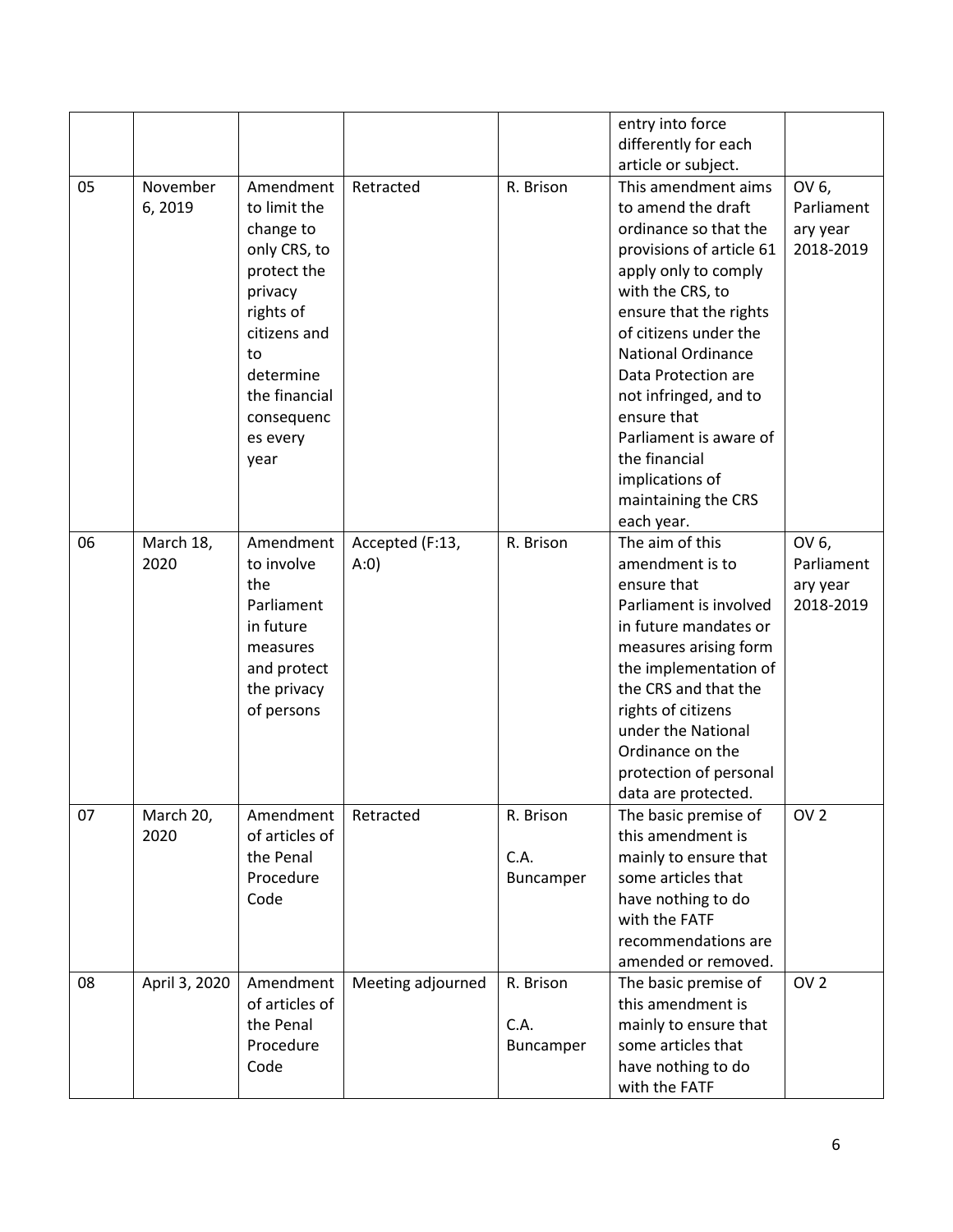|    |                 |             |                              |                | recommendations are    |              |
|----|-----------------|-------------|------------------------------|----------------|------------------------|--------------|
|    |                 |             |                              |                | amended or removed.    |              |
| 09 | April 27,       | Amendment   | Accepted (F:15,              | C.A.           | The purpose of this    | <b>OV 23</b> |
|    | 2020            | urgent      | A:0)                         | Buncamper      | amendment is to have   |              |
|    |                 | interest    |                              |                | the National           |              |
|    |                 | budget 2020 |                              | M.D. Gumbs     | Ordinance budget       |              |
|    |                 |             |                              |                | 2020 enter into force  |              |
|    |                 |             |                              | G.S. Heyliger- | as a case of urgent    |              |
|    |                 |             |                              | Marten         | interest so that the   |              |
|    |                 |             |                              |                | measures in the Sint   |              |
|    |                 |             |                              | W.V. Marlin    | Maarten Stimulus &     |              |
|    |                 |             |                              |                | Relief Plan can be     |              |
|    |                 |             |                              | S.A. Wescot-   | implemented as soon    |              |
|    |                 |             |                              | Williams       | as possible.           |              |
| 10 | July 31,        | Amendment   | Accepted (F:14,              | R.A. Peterson  | The purpose of this    | <b>OV 33</b> |
|    | 2020            | competence  | A:0)                         |                | amendment is to        |              |
|    |                 | further     |                              | M.D. Gumbs     | empower the minister   |              |
|    |                 | regulations |                              |                | to set further rules   |              |
|    |                 | for no      |                              | R. Brison      | regarding the required |              |
|    |                 | required    |                              |                | permission for certain |              |
|    |                 | permission  |                              |                | works and activities   |              |
|    |                 |             |                              |                | pursuant to Article    |              |
|    |                 |             |                              |                | 28a of the National    |              |
|    |                 |             |                              |                | Ordinance.             |              |
|    |                 |             | Parliamentary Year 2020-2021 |                |                        |              |
| 01 | February 3,     | Amendment   | Accepted                     | R.A. Peterson  | This amendment aims    | OV 09        |
|    | 2021            | correcting  | unanimously                  |                | to correct some        |              |
|    |                 | some        |                              |                | (including             |              |
|    |                 | (including  |                              |                | grammatical) defects   |              |
|    |                 | grammatical |                              |                | in the draft temporary |              |
|    |                 | ) defects   |                              |                | national ordinance     |              |
|    |                 |             |                              |                | covid-19 cuts          |              |
|    |                 |             |                              |                | employment             |              |
|    |                 |             |                              |                | conditions for civil   |              |
|    |                 |             |                              |                | servants.              |              |
| 02 | March 18,       | Amendment   | Accepted                     | R. Brison      | This amendment aims    | <b>OV 10</b> |
|    | 2021            | correct     | unanimously                  |                | to replace the         |              |
|    |                 | naming of   |                              |                | temporarily, outdated  |              |
|    |                 | COVID-19    |                              |                | name of the infectious |              |
|    |                 |             |                              |                | coronavirus disease    |              |
|    |                 |             |                              |                | 2019 with the new      |              |
|    |                 |             |                              |                | correct name, which is |              |
|    |                 |             |                              |                | in line with           |              |
|    |                 |             |                              |                | international          |              |
|    |                 |             |                              |                | guidelines.            |              |
| 03 | <b>June 28,</b> | Amendment   | Accepted (F:12,              | R.A. Peterson  | This amendment         | <b>OV 16</b> |
|    | 2021            | grammatical | A:1)                         |                | corrects some          | under        |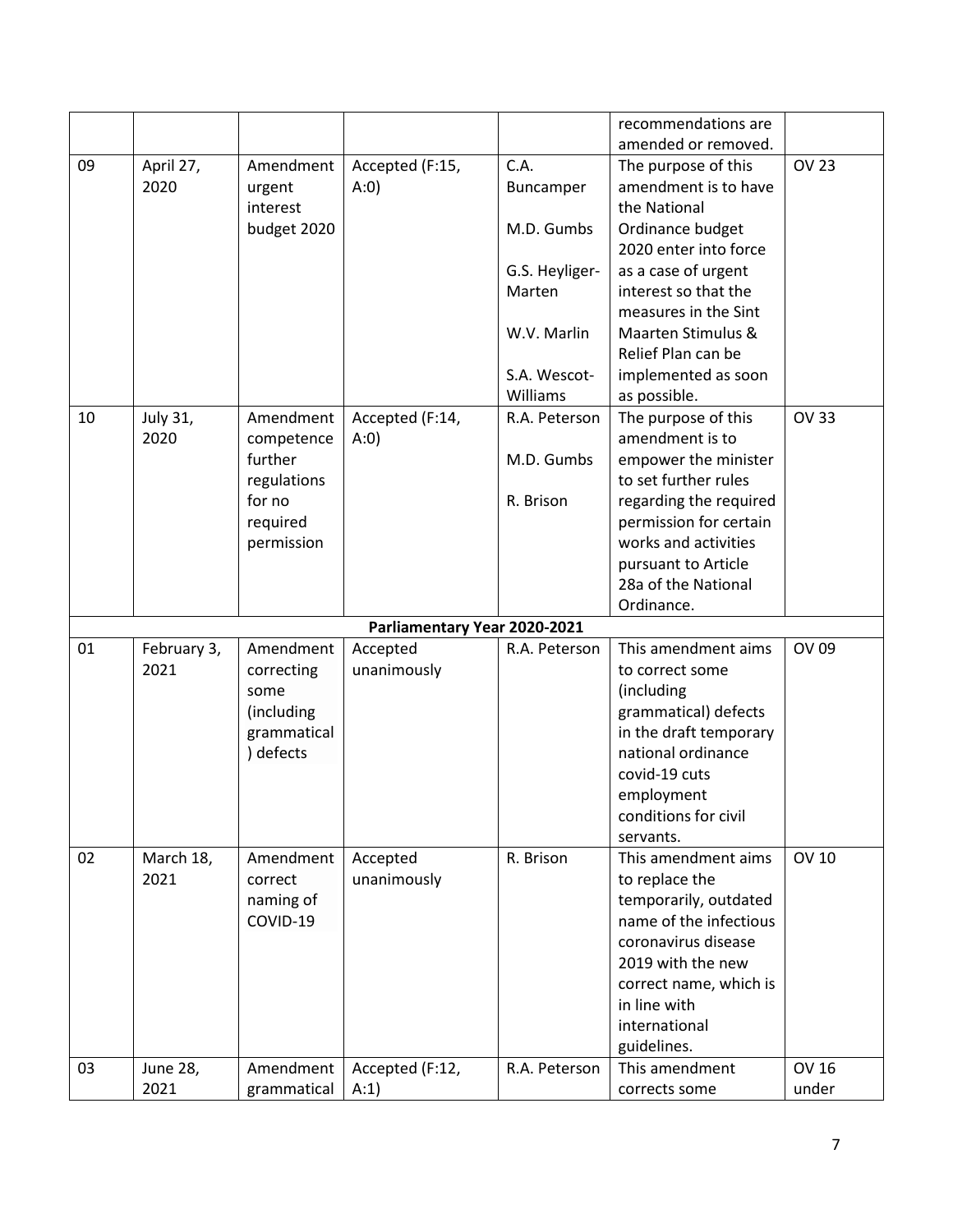|    |                  | errors and<br>local<br>tournament<br>and events                                |                                                         |                          | grammatical errors in<br>the draft. In addition,<br>there is a reallocation<br>of funds within the<br>Ministry of ECYS for<br>local tournaments and                                                                           | agenda<br>point 3                          |
|----|------------------|--------------------------------------------------------------------------------|---------------------------------------------------------|--------------------------|-------------------------------------------------------------------------------------------------------------------------------------------------------------------------------------------------------------------------------|--------------------------------------------|
| 04 | June 29,<br>2021 | Amendment<br>implementa<br>tion                                                | Replaced by<br>modified<br>amendment                    | S.A. Wescot-<br>Williams | events.<br><b>Reallocation of funds</b><br>within Ministry of<br><b>TEATT and Ministry</b>                                                                                                                                    | <b>OV 16</b><br>under<br>agenda            |
|    |                  | Monkey<br>Managemen<br>t Project                                               | document no. 19                                         |                          | <b>ECYS</b> for the<br>implementation of the<br>Monkey Management<br>Project.                                                                                                                                                 | point 3                                    |
| 05 | June 29,<br>2021 | Amendment<br>to promote<br>dance art                                           | Accepted (F:12,<br>A:1)                                 | S.A. Wescot-<br>Williams | Reallocation and<br>reservation of funds<br>on the regular service<br>expenditure of the<br>Ministry of ECYS for<br>the promotion of<br>dance art.                                                                            | <b>OV 16</b><br>under<br>agenda<br>point 3 |
| 06 | June 29,<br>2021 | Amendment<br>school<br>material<br>2021/2022<br>school year                    | Accepted (F:13,<br>A:0)                                 | A.J.G. Romou             | <b>Reallocation of funds</b><br>within the Ministry of<br>ECYS to provide public<br>schools with<br>necessary funding to<br>purchase sufficient<br>school materials for<br>the 2021/2022 school<br>year.                      | <b>OV 16</b><br>under<br>agenda<br>point 3 |
| 07 | June 29,<br>2021 | Amendment<br>pilot<br>breakfast<br>program<br>public<br>schools                | Accepted (F:12,<br>A:1)                                 | A.J.G. Romou             | <b>Reallocation of funds</b><br>within the Ministry of<br>ECYS for a pilot<br>breakfast program in<br>public schools in the<br>first half of the 2021-<br>2022 school year.                                                   | <b>OV 16</b><br>under<br>agenda<br>point 3 |
| 08 | June 29,<br>2021 | Amendment<br>efforts in<br>the field of<br>tourism and<br>entrepreneu<br>rship | Replaced by<br>modified<br>amendment<br>document no. 15 | R. Brison                | <b>Reallocation of funds</b><br>from the Ministry of<br>ECYS, Ministry of<br>TEATT, Ministry of<br>Justice, and the<br>Ministry of VSA<br>related to efforts to<br>strengthen the<br>economy and<br>specifically in the field | <b>OV 16</b><br>under<br>agenda<br>point 3 |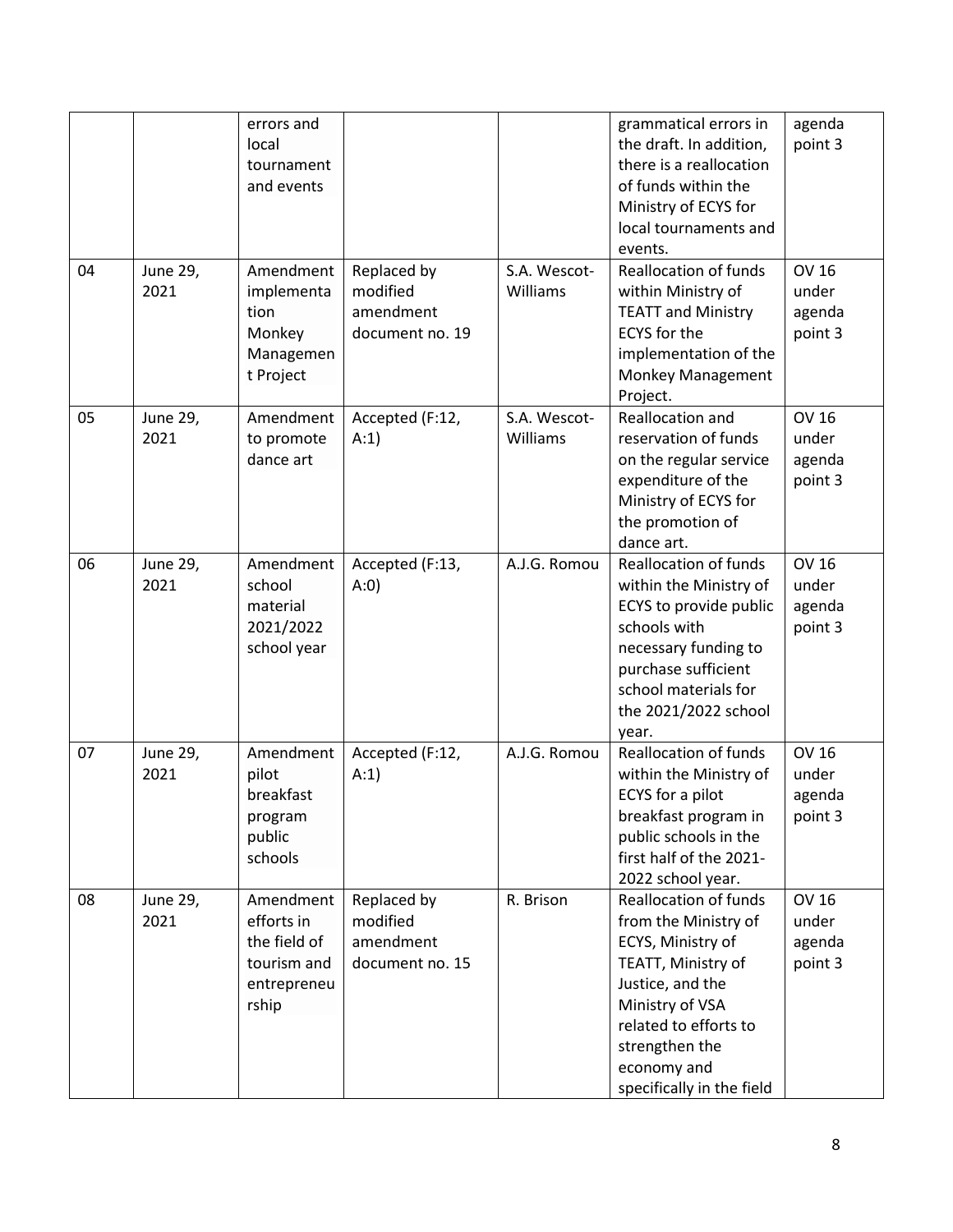|    |                     |                                                                                                                                 |                                                         |                           | of tourism and                                                                                                                                                                                                                                                       |                                               |
|----|---------------------|---------------------------------------------------------------------------------------------------------------------------------|---------------------------------------------------------|---------------------------|----------------------------------------------------------------------------------------------------------------------------------------------------------------------------------------------------------------------------------------------------------------------|-----------------------------------------------|
|    |                     |                                                                                                                                 |                                                         |                           | entrepreneurship.                                                                                                                                                                                                                                                    |                                               |
| 09 | June 30,<br>2021    | Modified<br>amendment<br>efforts in<br>the field of<br>tourism and<br>entrepreneu<br>rship<br>(replacing<br>document<br>no. 14) | Accepted (F:11,<br>A:2)                                 | R. Brison                 | <b>Reallocation of funds</b><br>from the Ministry of<br>ECYS, Ministry of<br>TEATT, Ministry of<br>Justice, and the<br>Ministry of VSA<br>related to efforts to<br>strengthen the<br>economy and<br>specifically in the field<br>of tourism and<br>entrepreneurship. | <b>OV 16</b><br>under<br>agenda<br>point 3    |
| 10 | June 30,<br>2021    | Amendment<br>repair<br>Philipsburg<br>Marketplace                                                                               | Replaced by<br>modified<br>amendment<br>document no. 18 | R. Brison                 | <b>Reallocation of funds</b><br>within the capital<br>expenditures of the<br>Ministry TEATT for the<br>repair of the<br>Philipsburg-<br>Marketplace.                                                                                                                 | <b>OV 16</b><br>under<br>agenda<br>point 3    |
| 11 | June 30,<br>2021    | Modified<br>amendment<br>repair<br>Philipsburg<br>Marketplace<br>(replacing<br>document<br>no. 16)                              | Accepted (F:12,<br>A:1                                  | R. Brison                 | <b>Reallocation of funds</b><br>within the capital<br>expenditures of the<br>Ministry TEATT for the<br>repair of the<br>Philipsburg-<br>Marketplace.                                                                                                                 | <b>OV 16</b><br>under<br>agenda<br>point 3    |
| 12 | June 30,<br>2021    | Modified<br>amendment<br>implementa<br>tion<br>Monkey<br>Managemen<br>t Project<br>(replacing<br>document<br>no. 9)             | Accepted (F:12,<br>A:1)                                 | S.A. Wescot-<br>Williams  | <b>Reallocation of funds</b><br>within Ministry of<br><b>TEATT and Ministry</b><br>VROMI for the<br>implementation of the<br>Monkey Management<br>Project.                                                                                                           | <b>OV 16</b><br>under<br>agenda<br>point 3    |
| 13 | January 21,<br>2022 | Amendment<br>Modificatio<br>n for roads                                                                                         | Accepted (F:11,<br>A: 4)                                | R. Brison<br>A. Arrindell | <b>Reallocation of funds</b><br>within the Ministry of<br>TEATT to lay roads.                                                                                                                                                                                        | OV <sub>8</sub><br>under<br>agenda<br>point 2 |
| 14 | January 21,<br>2022 | Amendment<br>Modificatio<br>n Integrity                                                                                         | Accepted (F:9,<br>A: 5)                                 | R. Brison                 | Modification of the<br>Integrity Chamber's<br>budget.                                                                                                                                                                                                                | OV <sub>8</sub><br>under<br>agenda<br>point 2 |